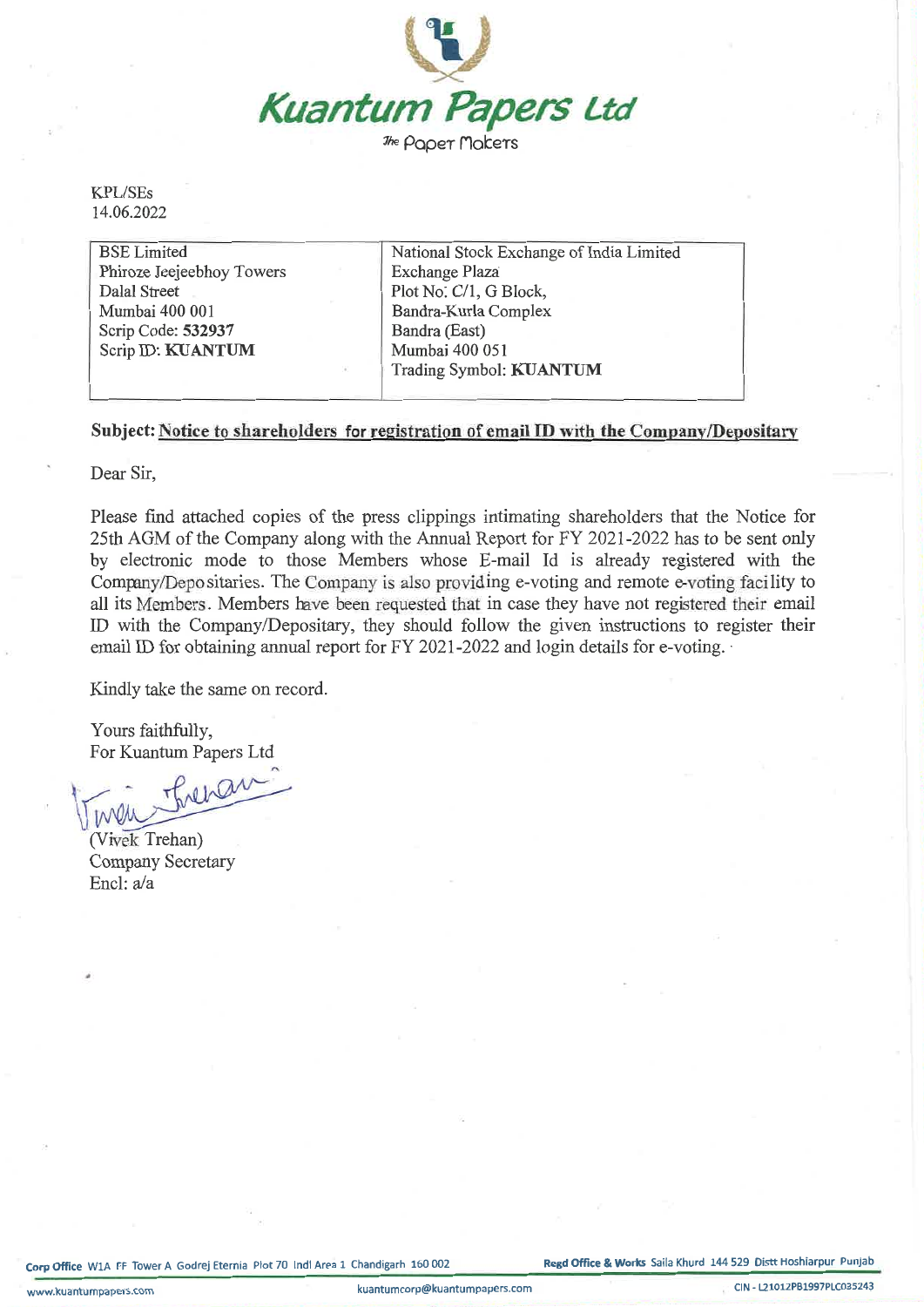Kuantum Papers Ltd

She Gunger Thema

Regd Office: Paper Mill, Saila Khurd 144 529, Distt. Hoshiarpur (Punjab) Phone - 01884-502737 Fax - 01884-502700 Email : kuantumcorp@kuantumpapers.com CIN - L21012PB1997PLC035243 Website : www.kuantumpapers.com

## **NOTICE**

Notice is hereby given that the 25<sup>h</sup> Annual General Meeting (AGM) of the Company is scheduled to be held on Friday, 29" July, 2022 at 11.30 am through Video Conference or Other Audio-Visual Means (OAVM). In compliance with general circular dated January 13, 2021 read with circulars dated April 8, 2020. April 13, 2020, May 5, 2020 and May 5, 2022 and all other applicable laws and circulars issued by the Ministry of Corporate Affairs (MCA), Government of India and Securities and Exchange Board of India (SEBI), the Ordinary and Special businesses will be transacted as set out in the Notice.

As per aforesaid circulars, the Notice of AGM along with the Annual Report for FY 2021-2022 has to be sent only by electronic mode to those Mambers whose E-mail IDs are already registered with the Company/Depositaries. The Company is also providing e-voting and remote e-voting facility to all its Members similar to earlier practices.

If your email ID is already registered with the Company/ Depositary. Notice of AGM along with annual report for FY 2021-2022 and login details for e-voting shall be sent to your registered email address. In case you have not registered your email ID with the Company/Depositary, please follow below instructions to register your email ID for obtaining annual report for FY 2021-2022 and login details for e-voting.

| <b>Physical</b><br>Holding | Send form ISR-1 which can be downloaded from<br>website of our RTA i.e. www.masserv.com and<br>send to Registrar and Share Transfer Agent of the<br>Company, MAS Services Limited, T-34, 2 <sup>m</sup> floor,<br>Okhla Industrial Area, Phase II, New Delhi-<br>110020.<br>SEND THE SAME ON OR BEFORE 30/06/2022 |
|----------------------------|-------------------------------------------------------------------------------------------------------------------------------------------------------------------------------------------------------------------------------------------------------------------------------------------------------------------|
| Demat<br>Holding           | Please contact your Depositery Participant (DP)<br>and register your email address as per the process<br>advised by DP.<br>Please also update your bank detail with your DP.<br>for dividend payment by NACH whenever declared<br>by company in future.<br>PLEASE UPDATE THE SAME ON OR BEFORE<br>30/06/2022      |

The Notice of AGM and Annual Report for FY 2021-2022 will also be available on Company's website at www.kuantumpapers.com and also on the Stock Exchanges websites at www.bseindia.com and www.nseindia.com. Members attending the meeting through VC/OAVM shall be counted for the purpose of quorum under Section 103 of the Companies Act, 2013.

Place: Saila Khurd (Punjab) Date: June 13, 2022

For Kuantum Papers Limited **Vivek Trehan** Company Socretary & Compliance Officer

## Economic Times (English) - 14.06.2022